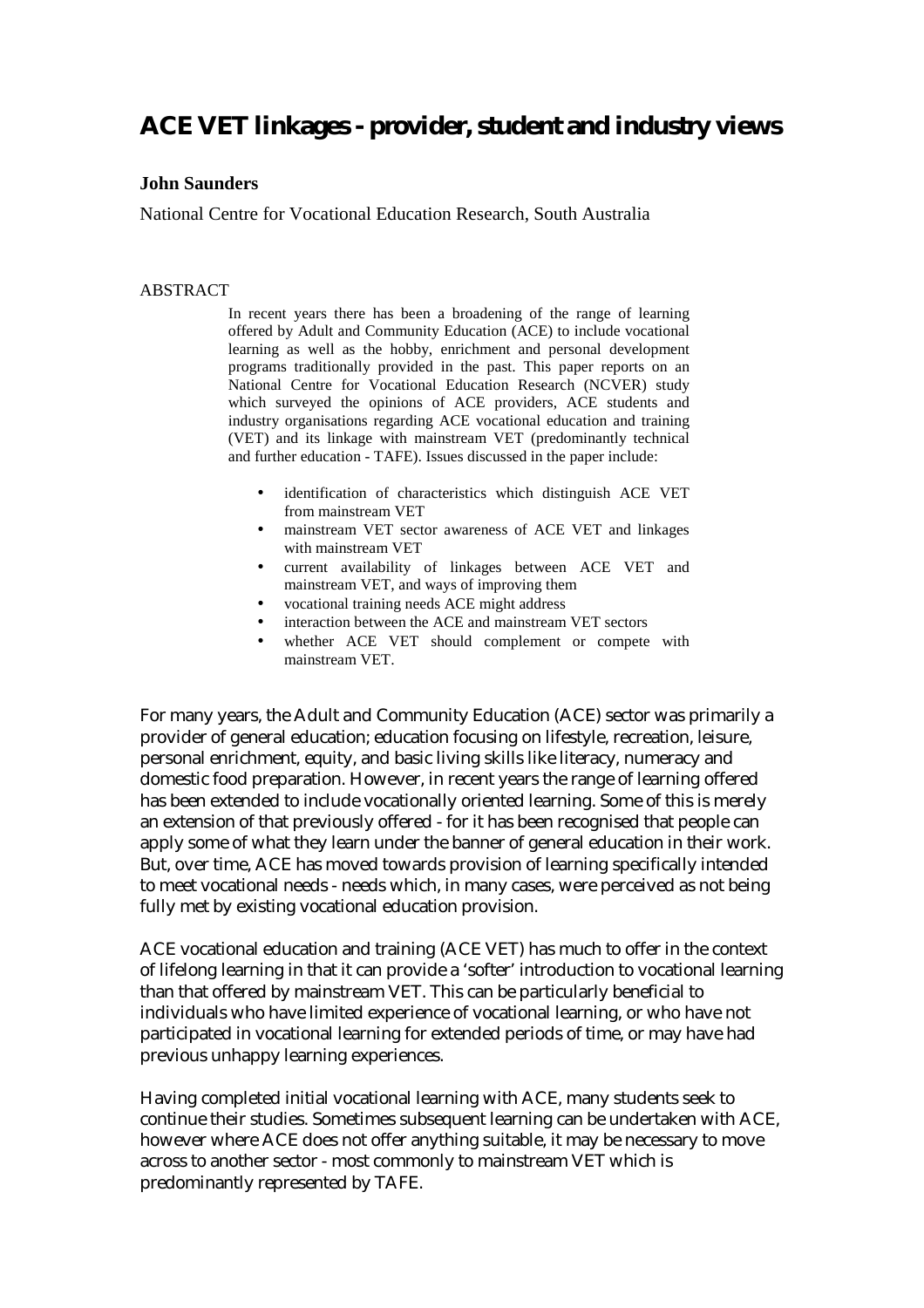Often, the subject matter that has been studied with ACE overlaps that offered by mainstream VET or can satisfy mainstream VET prerequisites for enrolment in a course. Where this is the case students can be given credit for their completed ACE study. Sometimes this takes the form of direct credit (credit transfer), at other times students gain credit through recognition of prior learning (RPL) or recognition of current competencies (RCC). Arrangements through which students are given credit are generally referred to as linkages. Where linkages have been established by agreement between the two sectors, they give rise to pathways which enable students to pursue planned study routes that traverse both sectors. It should be noted that linkages and pathways can also apply to movement in the other direction - that is, from mainstream VET to ACE, or between other educational sectors.

This paper summarises recent research conducted by NCVER into linkages between vocational education and training provided by the ACE sector and that provided by mainstream VET (mostly TAFE). After identifying characteristics which differentiate ACE VET from mainstream VET, it examines issues relating to linkages between ACE and mainstream VET courses and looks at strategies for improving them. It also looks at vocational needs ACE might address in the future and finally considers the issue of how the ACE and mainstream VET sectors interact.

# **Features of ACE VET**

To many people, ACE learning can be summed up as comprising highly focused programs, often short in length, aimed at providing learners with desired knowledge and skills in a friendly, supportive environment. By extending this definition we can define ACE VET simply as ACE learning which provides vocational knowledge and skills.

When ACE students and providers were asked to identify the features which most distinguish it from mainstream VET, their most common responses fell into four categories as set out below. To many people, these features represent the 'strengths' of ACE VET.

### *Flexibility of provision*

In the context of this discussion, flexibility of provision relates to the ability to cater for the needs of students who find it difficult to fit in study with other commitments (perhaps because of timetabling or location of venue). ACE VET was seen to be more flexible than mainstream VET by about three-quarters of the ACE providers and students surveyed.

#### *Course content and delivery matches student and enterprise needs*

Many people felt that ACE, because of its close association with local communities, businesses and students, is in closer touch with vocational needs than mainstream VET organisations. In ACE, the trainer often deals directly with the workplace, determining requirements, designing the training program and teaching it, thus helping to ensure the training accurately matches workplace requirements. With the advent of training packages, this is seen as an especially valuable asset. By being able to attract and draw on part-time teachers and trainers from a wide range of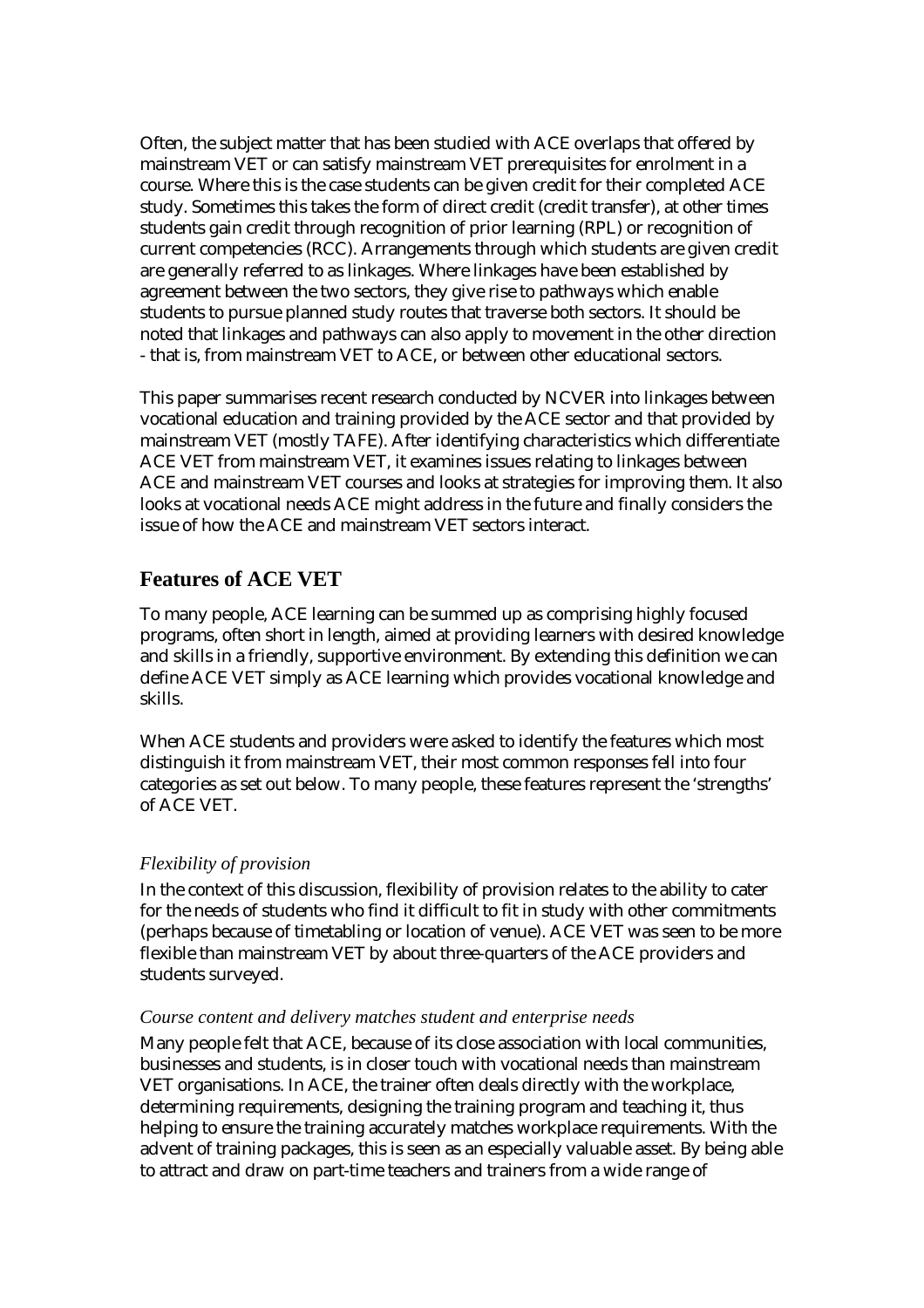backgrounds, ACE is also in a strong position to select appropriate people for the task.

# *Friendly, supportive, non-bureaucratic learning environment*

Many students, providers and industry representatives strongly praised the informal friendly and supportive nature of ACE. Indeed, the success of ACE as a provider of vocational learning is largely due to the fact that it is perceived as being less intimidating than most mainstream VET organisations. People feel more comfortable studying with ACE, particularly those who, for one reason or another, are apprehensive about study or need ongoing reassurance and support. This feature can be especially important to people who need to return to study because of job changes or loss of employment. Through linkages, some of these people move on to mainstream VET, something they might never have contemplated prior to studying with ACE.

# *Nature and quality of the courses*

People appreciate the care with which ACE courses are designed and the easy-going style of presentation. Students, employers and other industry people indicated that they liked the focused nature of the course content, which in turn helped make the courses relevant and to the point. 'Short', 'sharp', 'snappy' and 'punchy' were words commonly used to describe ACE vocational courses.

# **Mainstream VET staff knowledge of ACE VET and credit transfer**

Results of the study indicate that numerous individuals and organisations are disadvantaged through lack of information about the range of vocational study available from ACE and the possibility of linking it with mainstream VET. Without adequate information, potential students of ACE VET may enrol with other providers in courses less appropriate to their needs or may even refrain from enrolling at all. In the latter case this represents possible lost opportunities for mainstream VET (through the individuals concerned never being in a position to move on from ACE to mainstream VET).

ACE providers saw mainstream VET staff as being largely unaware of the scope of ACE provision and the existence of linkages, and suggested various ways in which they might be assisted to improve their knowledge of ACE VET. These included identification of key linkage staff in each institution, greater cross-sectoral interaction between key linkage staff, visits to each other's campuses, facilitation of phone and email contact, and identification of mainstream VET personnel to whom ACE VET information can be forwarded. Measures to improve ACE VET information included short, reader friendly cross-sectoral ACE VET information newsletters, electronic provision of ACE VET information (websites and email), arranging for ACE presence in mainstream VET information centres at enrolment times and use of national module numbers in ACE course information where relevant.

# **Linkages between ACE VET and mainstream VET**

Linkages enable students who have completed ACE VET to have their learning credited towards mainstream VET study (and vice versa). If students are to gain maximum benefit from linkages, the linkages must be readily available, easily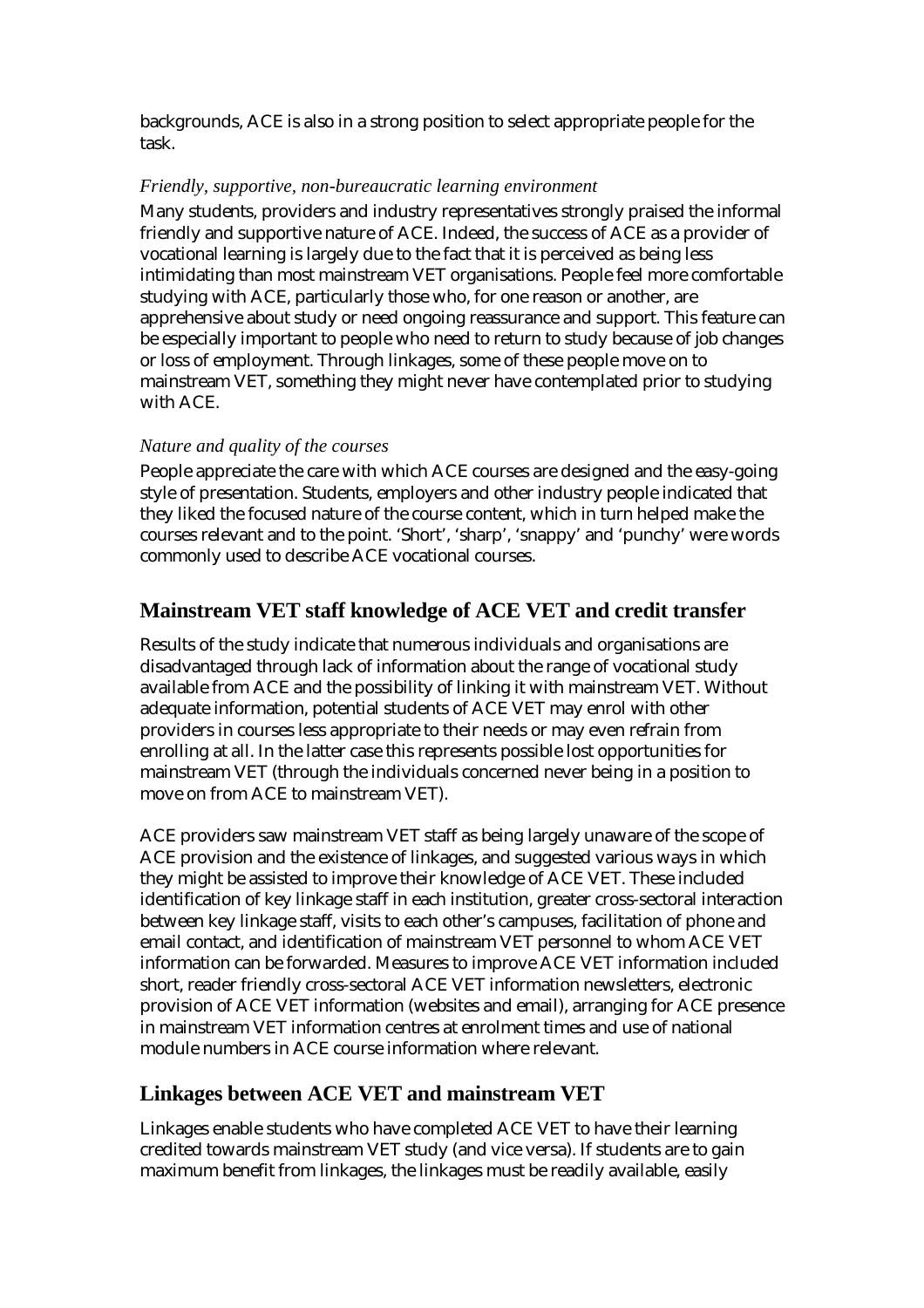accessed and effective. Indications from research were that there were limitations on all of these aspects.

# **Availability of linkages**

When ACE providers were asked to rate the availability of linkages, in the form of credit transfer, from ACE VET to mainstream VET, just over half saw it as either *limited* or *very limited*. And when asked to indicate whether there were any difficulties encountered in arranging credit transfer from ACE to mainstream VET, again, just over half indicated there were at least some difficulties (30% indicating they encountered *some* difficulties and 24% indicating *many*).

Difficulties cited by ACE providers included:

- indifference of mainstream VET towards ACE and ACE VET credit transfer processes
- lack of recognition of ACE course credentials and of ACE as a legitimate provider of VET, with consequent need for ACE to repeatedly justify course outcomes to mainstream VET for credit transfer purposes
- a tendency for mainstream VET to award credit for ACE learning on the basis of course length (ie time required to complete a course) rather than course content
- excessive need for ACE students to resort to RPL as a means of linking their completed course with mainstream VET
- a lack of awareness, both in ACE and mainstream VET, of the other sector's programs
- a lack of consistency in credit decisions (eg two persons completing the same course being given different credit).

# **Strategies for improving ACE-mainstream VET linkages**

In view of the importance of linkages to students and industry, consideration should be given to removing impediments to their creation and implementation. The following strategies were suggested by ACE providers.

### *Provide linkage assistance to students*

When faced with complicated procedures and a bewildering range of options regarding linking ACE course outcomes to mainstream VET study, students may not always make the best decision, or may give up altogether. Assistance to students should include: provision of regularly updated information on linkages to staff and students, provision of simple guidelines to students and staff on options available and processes to be followed, and provision of direct personal assistance to students preparing cases for RPL or RCC.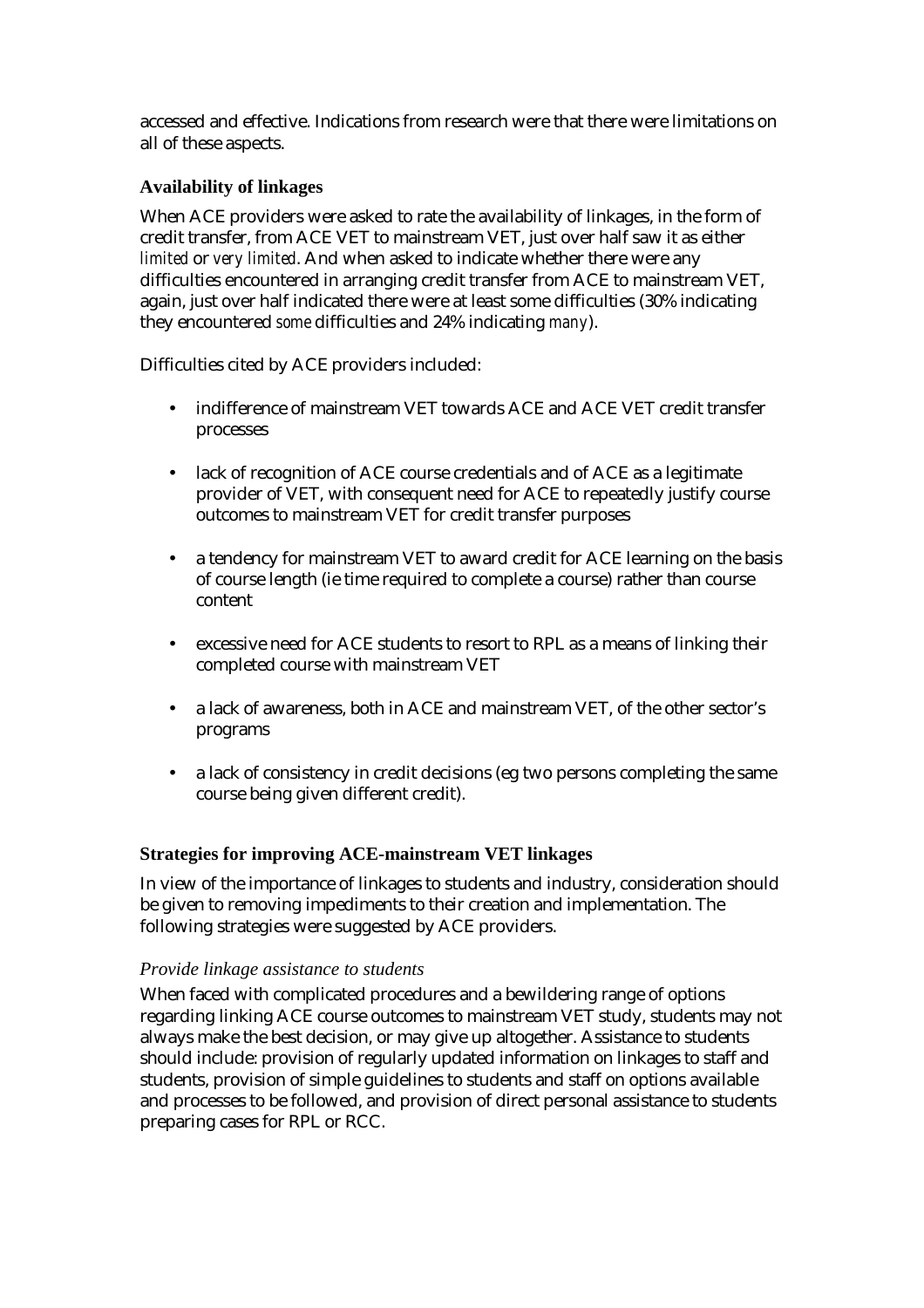#### *Improve communication, cooperation and collaboration between the two sectors*

To achieve better provision and utilisation of linkages, there needs to be improvement in communication, cooperation and collaboration across the sectors. To achieve this, the quality of information on ACE VET and its availability to mainstream VET should be improved, and joint ACE-mainstream VET workshops on linkages should be conducted to help acquaint mainstream VET with the standard of ACE VET courses and the professional expertise and integrity of ACE VET staff. Joint workshops would also foster openness and cordiality between linkage staff of the two sectors - qualities which can be quite important to the effectiveness of linkage processes.

#### *Improve promulgation of ACE VET information*

To improve access to ACE VET linkages, there needs to be greater promulgation of information about ACE VET course content and linkages. Linkage information should be disseminated through linkage-specific newsletters to ACE and mainstream VET peak bodies. More general newsletters and other publications, containing a register of ACE centres offering vocational courses and a regularly updated list of the courses and linkages available, should be distributed to industry through ITABs, employer associations and similar peak bodies.

#### *Appoint coordinators to act between ACE and mainstream VET*

More than three-quarters of ACE providers surveyed favoured the idea of coordinators working with clusters of ACE and mainstream VET providers to coordinate activity across the interface between the two sectors. The role of these coordinators would be to liaise with providers, disseminate information across the cluster, coordinate meetings, and prepare or assist providers with submissions (in NSW some ACE Regional Coordinators and ACE Regional Council Officers are already performing some of these functions).

The benefits offered by appropriately trained coordinators include enhanced communication and rapport across the sectors (particularly where there was a risk that personality or philosophical differences between sector personnel could inhibit effective communication) and maintenance of continuity in relationships between ACE and mainstream VET providers when there were changes in key institution personnel.

#### *Utilise ACE as a regional training broker or coordinator*

Provision of vocational training to individuals and groups in outlying areas is often made difficult by the lack of suitable mainstream vocational providers in an area. In many cases, there may be an ACE provider who can assist. While the ACE provider may not have the expertise or resources to actually teach the technical knowledge and skills, it may have the educational, organisational and entrepreneurial expertise to manage and coordinate learning in the workplace and the community. So ACE, through cooperative arrangements, may well be able to assist mainstream VET providers who do not have a venue in a particular area to provide vocational training to local students.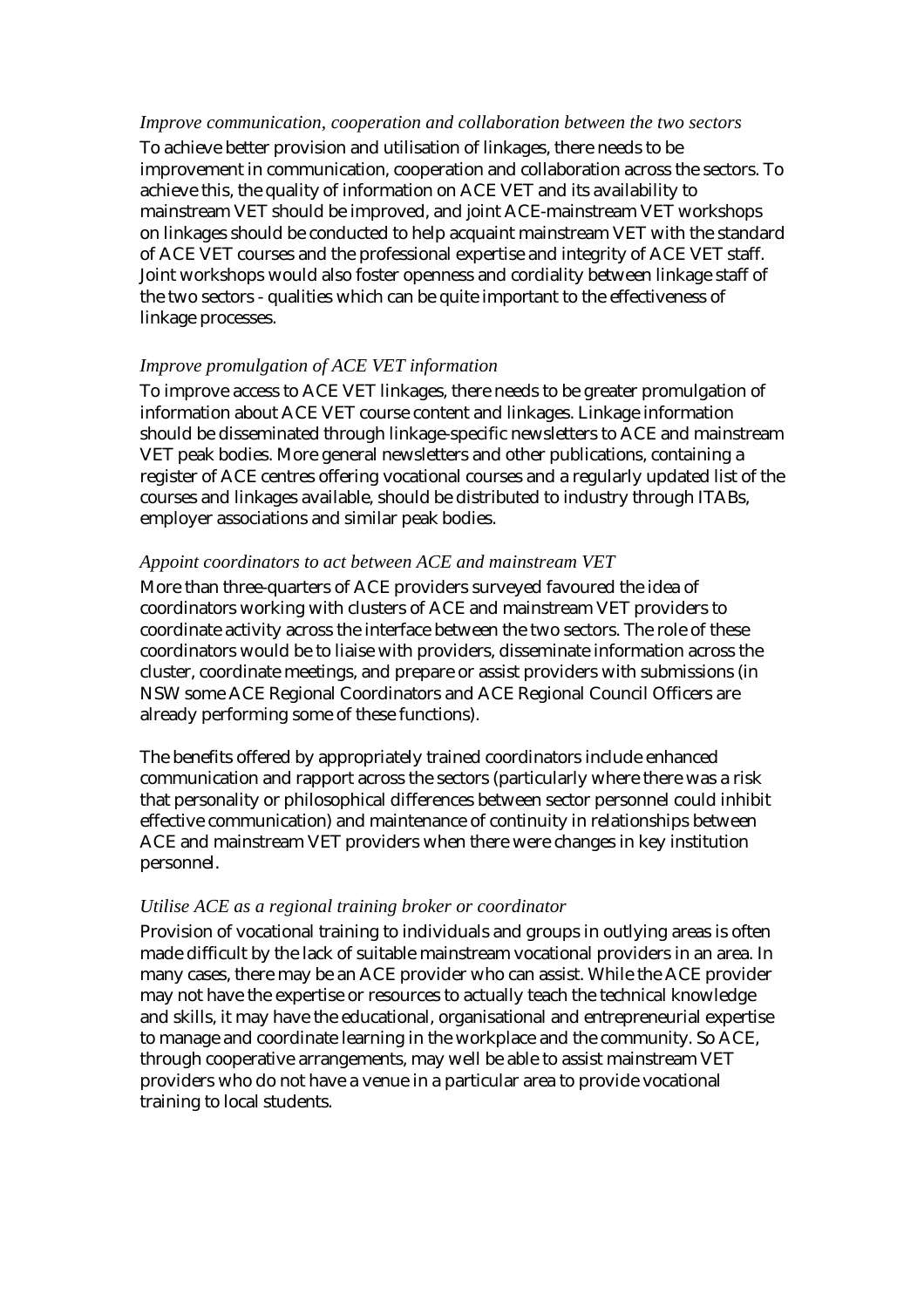### *Co-locate ACE and mainstream VET providers on single campuses*

Several respondents from the ACE sector commented favourably on benefits associated with ACE and mainstream VET operating from the same campus, particularly in regard to pathways between ACE and mainstream VET.

### *Increase cooperation in the provision of language and literacy programs*

Language and literacy have long been areas in which both ACE and mainstream VET have had involvement. Consideration should be given to fostering effective cooperative approaches to provision of these programs where practicable.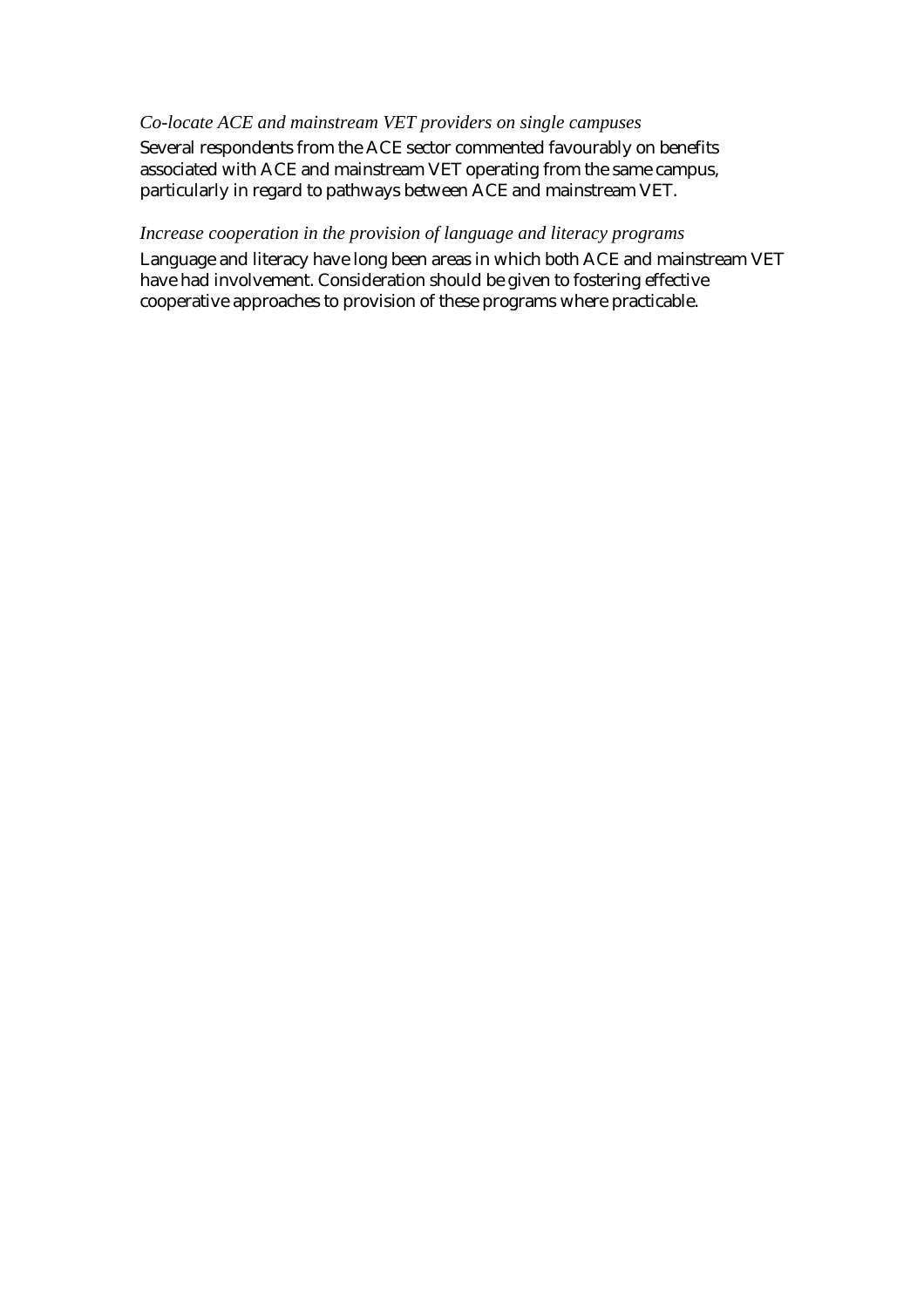# *Develop an effective system for cross-sector referral*

For students to benefit from linkages, they must choose a study path that enables them to begin with the course most appropriate to their immediate needs and subsequently move on, via the linkages, to a course in another sector. Sometimes this requires an initial referral to a course in another sector. Referrals between ACE and mainstream VET do occur, however most ACE personnel feel that the number of referrals is well below the optimum level. Further development of strategies to foster cross-sector referrals would contribute to more effective utilisation of ACEmainstream VET linkages.

### *Share resources between ACE and mainstream VET*

One aspect of ACE-mainstream VET cooperation and collaboration suggested by ACE commentators was the sharing of resources such as equipment, premises, teaching staff, and even advertising of courses. Potential benefits of resource sharing, both to ACE and mainstream VET, were: more effective utilisation of funds (through pooling) to provide a better range and quality of resources; and more efficient utilisation of the resources through less idle time.

If the resources are shared in common with mainstream VET, there could be an added benefit for ACE VET in that ACE might be more likely to be perceived as 'teaching to the same standards' as mainstream VET. As a consequence, ACE VET outcomes might be more readily recognised by mainstream, VET making linkages easier to achieve.

# **Vocational training needs which ACE should address**

If ACE is to be an effective provider of vocational training it must take into account the needs of industry as well as the community. ACE providers and industry representatives have suggested that the following industry and associated community needs should be addressed in relation to ACE VET:

- Offer flexibility in course structure, timetabling, delivery format, class size and venue to better satisfy industry and individual needs.
- Include local community focus in determining vocational needs of individuals and businesses.
- Encourage and assist people to commence or return to vocational study particularly people intimidated by mainstream vocational training organisations and the prospect of 'formal' study.
- Provide vocational learning for people affected by industry change. These include: young people who need to acquire and extend their knowledge and skills, who need to present well and sell their knowledge and skills to a potential employer or client, or who need, in some cases, to commence their working careers as self-employed individuals; and older people who need to retrain in an existing job, compete more effectively for employment, or cope with the prospect of self-employment as an alternative no employment at all.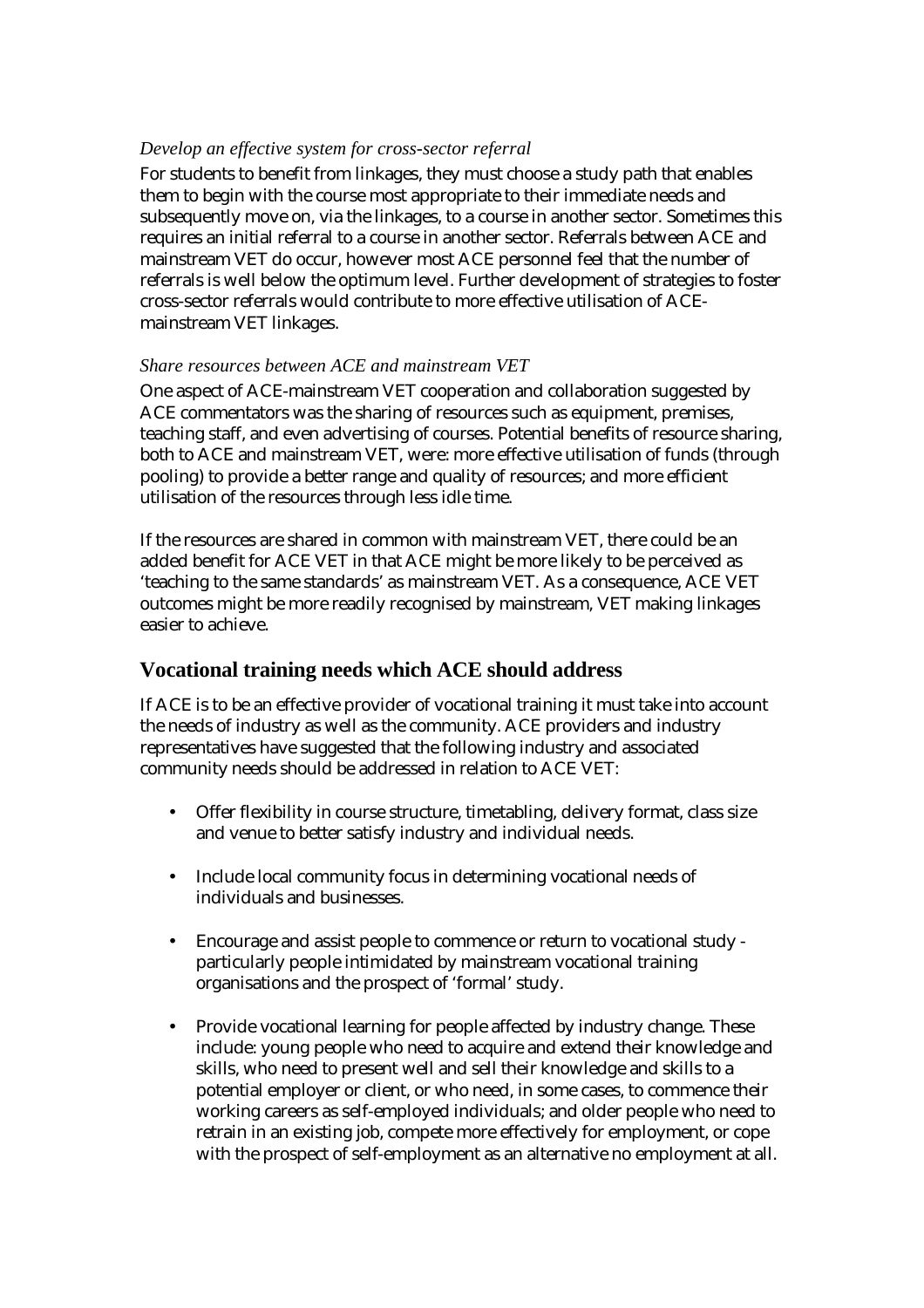- Provide package-based training. ACE with its flexibility and ability to adapt to change, its close affinity to students and its potential for communicating and interacting with local business, especially in smaller communities should be in a strong position to become a provider of training package-based learning.
- Provide 'segmented' training that is, short, sharp, focused courses, said to be increasingly sought by industry.
- Provide customised training to meet the needs of individuals and organisations.
- Provide training via the Internet particularly to regional students whose course requires that they be observed from time to time putting the knowledge and skills into practice.
- Provide entry-level training and job seeking skills to enable individuals to gain entry-level qualifications in an industry, develop job-seeking skills, develop Mayer key competencies and, where necessary, improve language and literacy skills.
- Provide training in management, office and interpersonal skills, such as business management, basic accounting, communication, computer packages (office and small business), report writing, supervision, conflict resolution and networking.
- Provide training in information technology the abilities of ACE to employ trainers from industry with the latest knowledge and skills and to provide short, focused courses were seen as assets in providing training for this rapidly changing industry sector.
- Provide vocational training for special groups such as people with low language or literacy skills, people with low levels of schooling, women seeking to re-enter the work force, indigenous groups, people with disabilities and job-seekers.
- Provide individualised learning for Centrelink clients.
- Provide trainer training to industry especially in remote areas.
- Use ACE expertise as an education broker or coordinator to act on behalf of the many skilled vocational training personnel who, having taken retirement packages, seek to work on a casual or part-time basis but lack resources or skills to market their services.
- Establish training partnerships with enterprises and assist with workplace training. ACE - with its ability to develop close relationships with local enterprises, its strong regional presence, established educational background, and ability to recruit industry people with up-to-date knowledge and skills as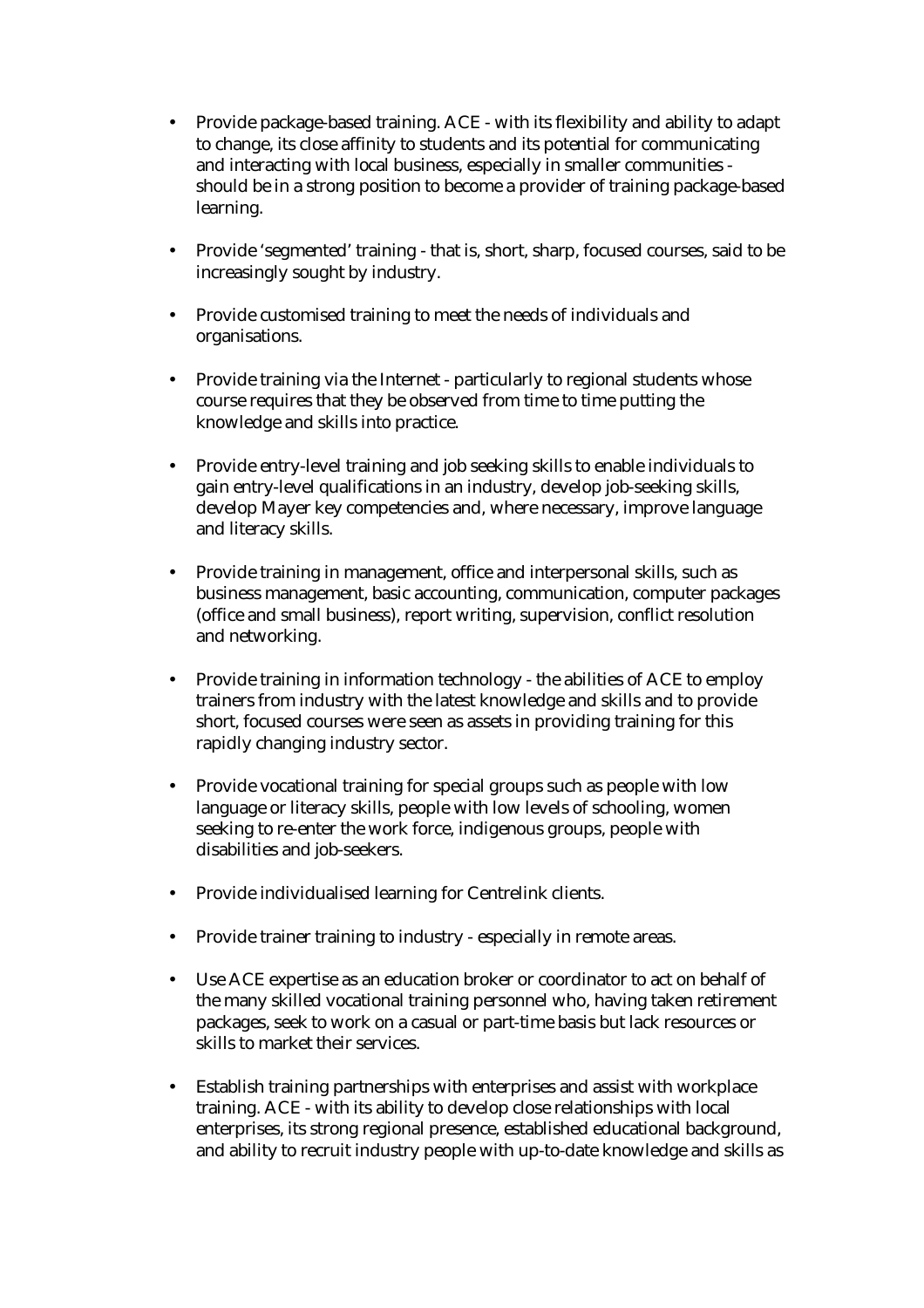trainers - is perceived to be well suited to this type of role.

• Provide supervision, mentoring or tutoring in association with mainstream VET providers in regions not able to be adequately serviced by mainstream VET.

# **Interaction between ACE and mainstream VET**

The effectiveness of linkages between ACE and mainstream VET is dependent on the quality of interaction between the two sectors. Key factors affecting this interaction are the levels of cooperation and collaboration between the sector personnel involved and the effectiveness of communication. Interaction will also be substantially affected by the degree to which ACE chooses to complement or compete with mainstream VET.

# **Should ACE complement or compete with mainstream VET?**

In the past, ACE VET has been largely complementary to mainstream VET, providing courses which tie in with mainstream VET offerings rather than duplicate them. With increasing emphasis on vocational learning, some ACE providers are now registered training organisations, offering accredited courses which are essentially the same as those offered by mainstream VET. In this respect, they are moving from a complementary role to a more competitive one. When ACE providers and students were asked whether ACE should be complementary or competitive with mainstream VET, about three-quarters of each group felt it should be complementary.

Reasons for adopting a complementary role were generally based on the argument that competition would waste ACE funds, staff, facilities and other resources. Comments in favour of increased competition came mainly from students and were frequently based on the premise that competition provided greater choice for students. However, in small communities, competition leading to duplication of learning provision would mean that resources which might be used to provide other needed programs could be lost. In that sense, the variety and choice of programs available to the community would be decreased. Other comments in favour of increased competition were that ACE might be able to offer courses which are more suitable for some people than the equivalent ones available in mainstream VET, and that competition would push up the standards of teachers and course content.

A related issue was the suggestion by some commentators that mainstream VET, particularly TAFE, was moving into what was perceived to be the province of ACE. Increased competition between the two sectors, therefore, could be the result of shifts in the focus of both educational sectors. One provider saw the move of mainstream VET towards ACE-style provision as impacting on ACE's long-term survival.

### **Need for cooperation and collaboration**

If ACE and mainstream VET are to work together effectively there needs to be cooperation and collaboration between the two sectors, especially if the two sectors are to complement each other. When ACE providers were asked to rate the current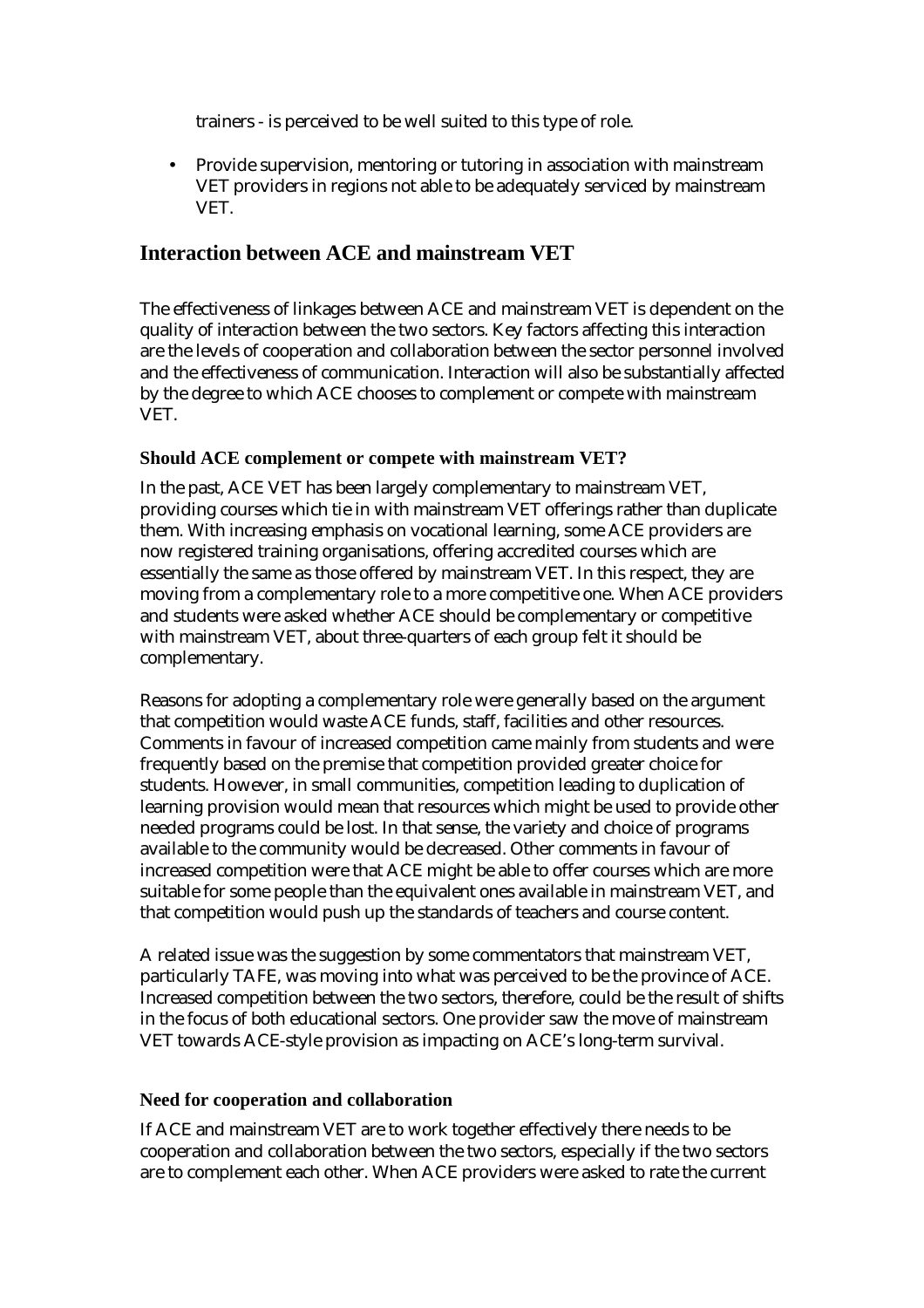extent of collaboration and cooperation between ACE and mainstream VET, nearly three-quarters suggested it was less than adequate and that more needed to be done to facilitate joint ACE-mainstream VET undertakings. Some of the strategies they favoured as a means of improving ACE mainstream VET interaction were:

- increased information sharing between ACE and mainstream VET
- development of strategic alliances between ACE and mainstream VET
- establishment of learning pathways by continued negotiation
- better sharing and allocation of responsibilities for provision of related courses
- joint provision of courses
- shared use of resources such as premises, teachers and equipment
- development of a clearly identifiable national ACE VET structure (to complement that of mainstream VET), including better identification and coordination of current ACE VET provision at local, regional and state levels
- cross-representation on ACE and mainstream VET management bodies.

# **Conclusion**

Vocational learning provided by the ACE sector offers benefits to learners and industry. Compared with VET available from mainstream providers, ACE VET often offers greater flexibility in venues, times and delivery modes. It also offers people the opportunity to undertake vocational study in an informal, friendly and supportive learning environment and, by encouraging people to take up or return to vocational study, is conducive to lifelong learning. The local focus of ACE providers also enables them to tailor courses to match the needs of local enterprises and communities.

Linkages between ACE VET and mainstream VET enable learners to more easily extend their learning by receiving credit for previous learning in one sector when they move to the other. However, for students to derive maximum benefit from linkages, each sector must be fully acquainted with the linkage concept and willing to recognise vocational learning provided by the other. This requires cooperation and collaboration between the two sectors, which in turn necessitate better communication. It is hoped that by highlighting some of the issues involved and ways in which they may be managed, this paper can contribute to further development and increased utilisation of linkages between ACE VET and mainstream VET.

# **References**

Sanderson K (2000) Report on the Performance Level Assessment System piloted throughout TAFE Queensland, Semester II, 2000. CAIL, Wide Bay, Queensland, Adelaide.

# **Contact details**

*John Saunders*  National Centre for Vocational Education Research 252 Kensington Road